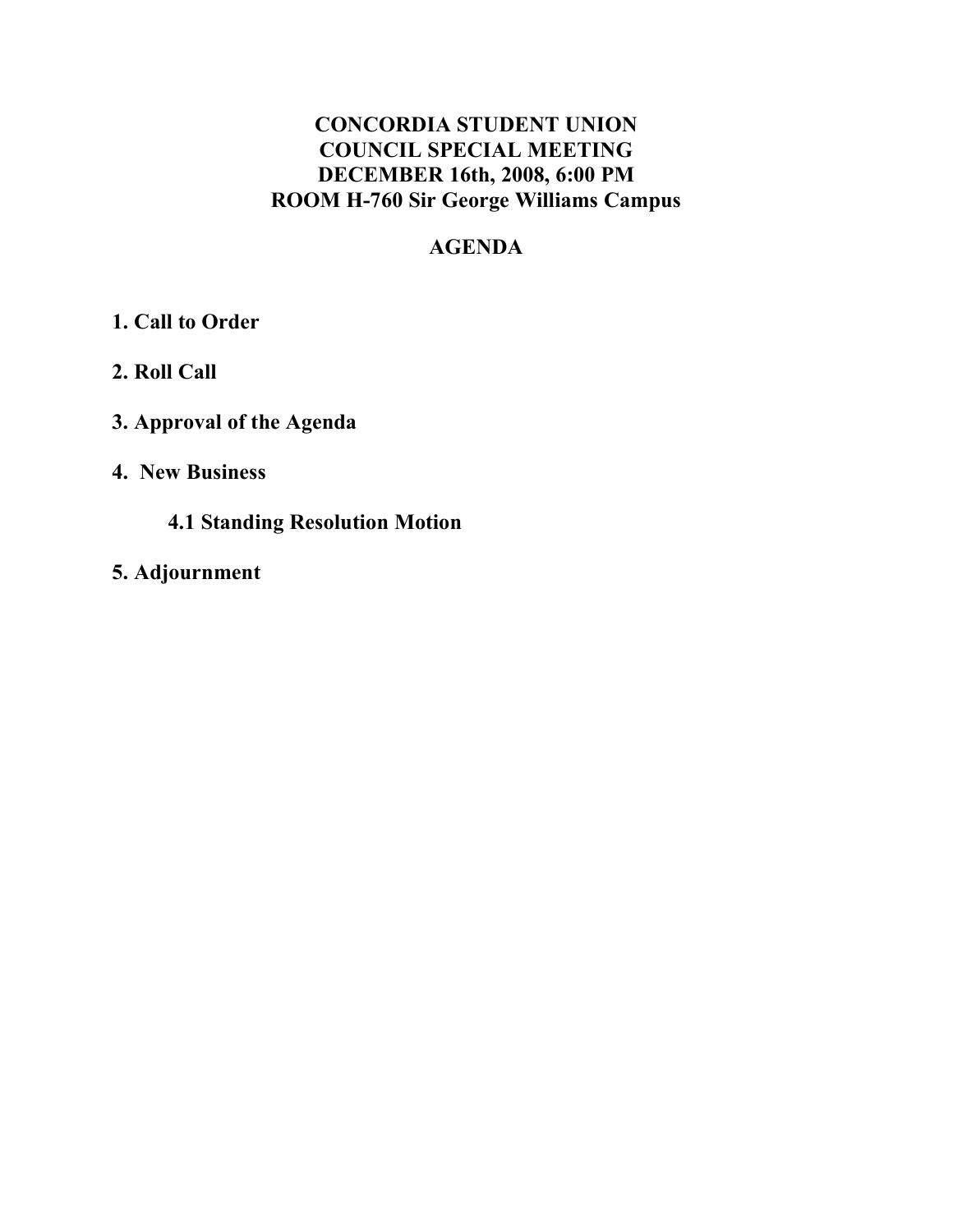### **CONCORDIA STUDENT UNION COUNCIL MEETING Held on Dec. 16, 2008 6:00pm. Room H-760, SGW Campus**

### **1. Call to order**

Andre Leroy Audy called the meeting to order at 6:10pm

#### **2. Roll Call**

#### **Councilors:**

Christopher Nguyen Sean Zimmerman Jessica Cohen Kaysy Paolucci Shandell Jack Kenroy Broderick Heather Gore Stephen Paek Edouard Fuchs

#### **Executives**:

Colin Goldfinch Andre Leroy Audy

Motion to go into closed session (Nguyen/ Paek)

Vote to go into closed session passes unanimously

### **3. Approval of the agenda**

#### **4. New Business**

#### • **4.1 Standing Regulation Motion**

Whereas the by-laws clearly indicate that there should be regulations governing a recall

process,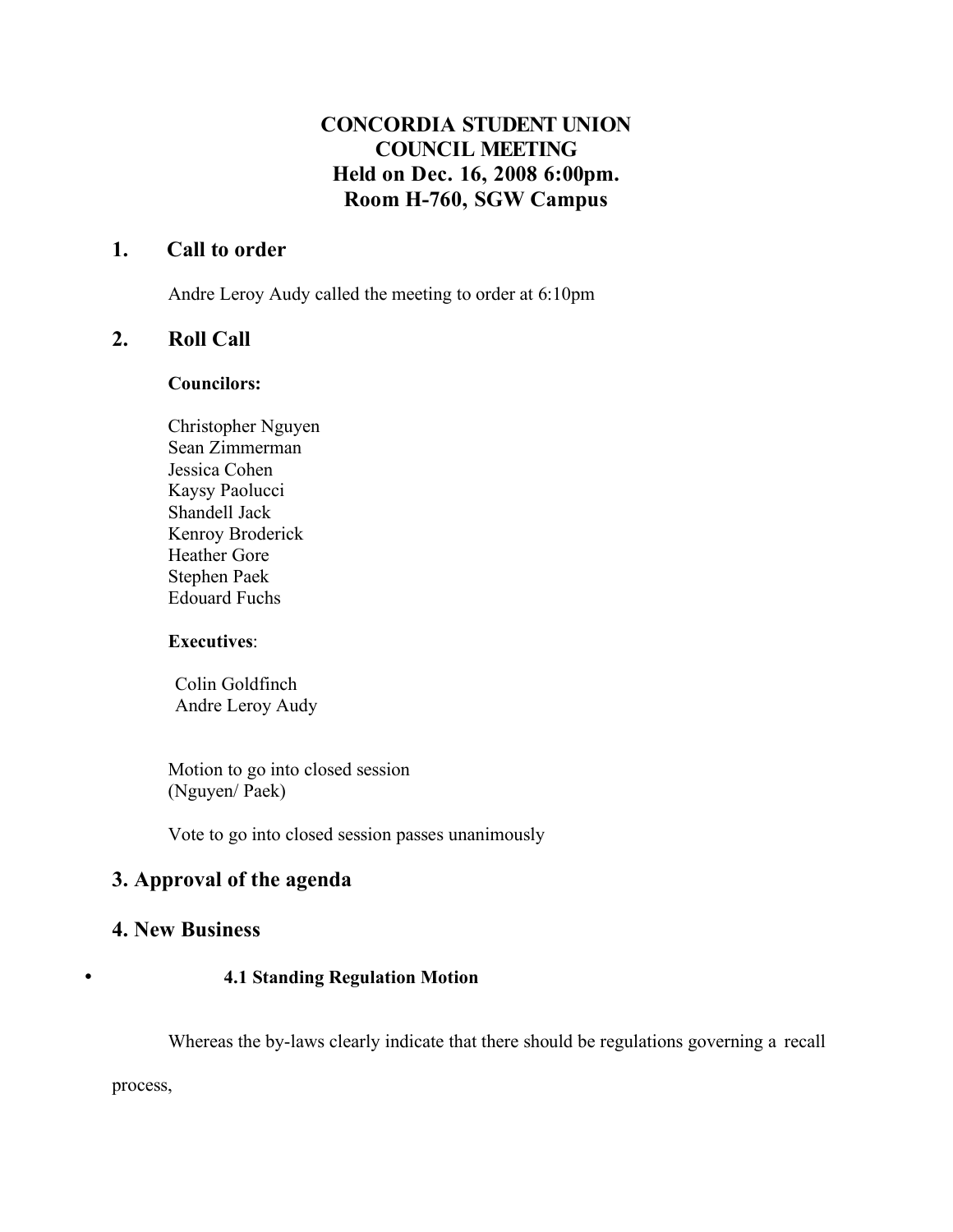Whereas by-law 12.4 states specifically that, "The Chief Electoral Officer has the authority to verify the validity of the petition, subject to Regulations governing this recall process.",

Whereas no such regulations exist,

**Be it resolved that the following regulations be added to the CSU Standing Regulations as 'Chapter XII - Recall to election' of Book VI – Elections and Referendum Regulations:**

**247. The following information must appear on each page of a petition for recall:**

**a) The entire text of by-laws 12.4, 12.5.1, and 12.5.2.**

**b) The name(s) of the Representatives and/or the name of the President of the Executive being proposed to be recalled.**

**c) The names of up to three promoters of the petition with valid email addresses for each of them.**

**248. The petition shall bear the full name (written legibly), the signature and the student number of each signatory, with the date on which they each signed the petition**

**249. The promoters or a majority of them may cancel the by-election called by their petition by giving written notice (including by email) to this effect to the President of the CSU, to the Chief Electoral Officer or the Chairperson of the Council of Representatives.**

(motioned by/seconded by)